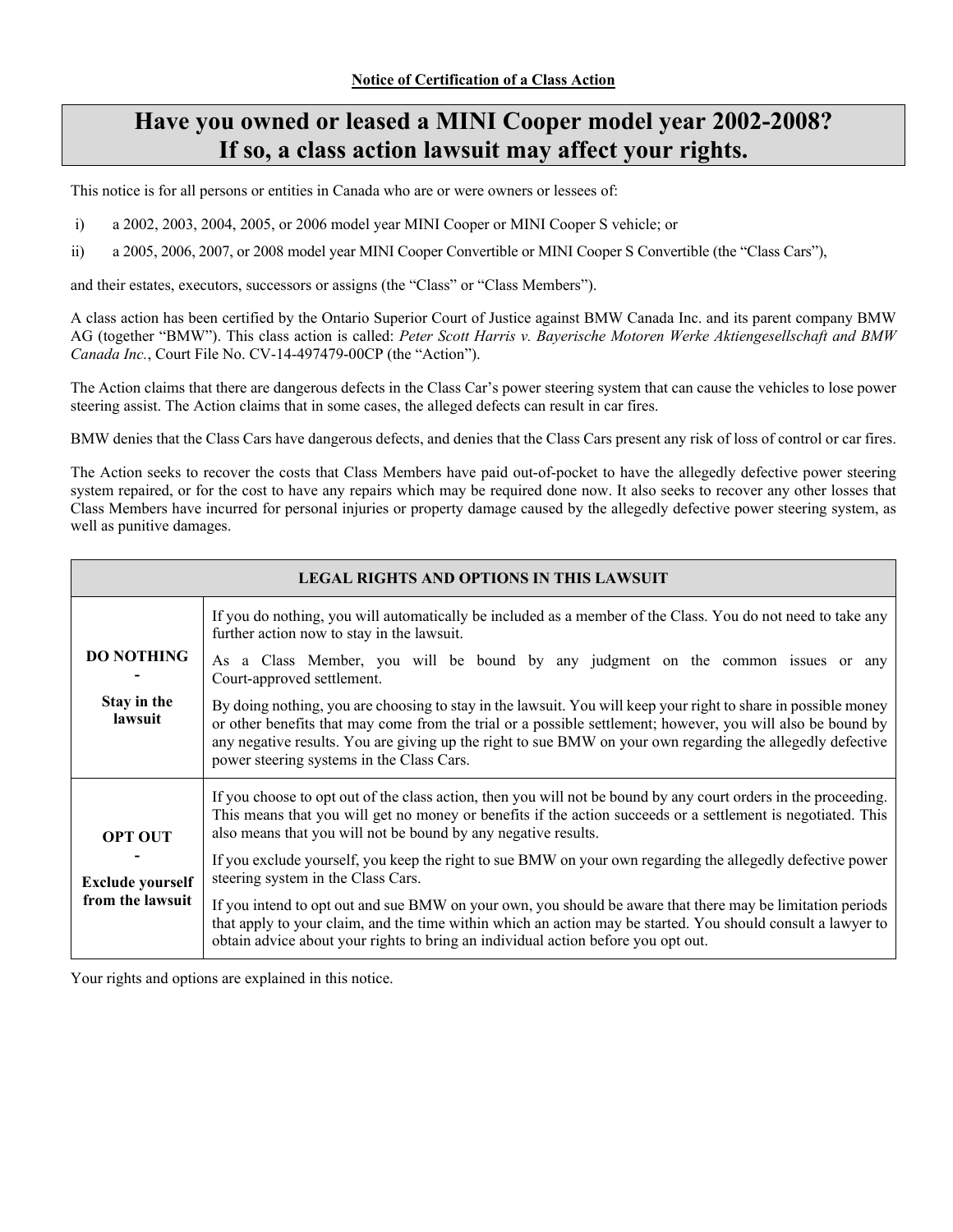# **THIS NOTICE CONTAINS:**

|    | Why did I get this notice?                           |  |
|----|------------------------------------------------------|--|
| 2. | What is a class action?                              |  |
|    |                                                      |  |
| 3. | What does the lawsuit complain about?                |  |
| 4. | How do the Defendants answer these allegations?      |  |
| 5. | Has the Court decided who is right?                  |  |
| 6. | What is the Plaintiff asking for?                    |  |
| 7. | What are the common issues?                          |  |
| 8. | Is there any money available now?                    |  |
|    |                                                      |  |
|    | 9. How do I know if I am part of this class action?  |  |
|    | 10. What do I do if I am not sure if I am included?  |  |
|    |                                                      |  |
|    | 11. What happens if I do nothing?                    |  |
|    | 12. What happens if I exclude myself?                |  |
|    | 13. If I don't exclude myself, can I sue later?      |  |
|    | 14. How do I ask to be excluded?                     |  |
|    |                                                      |  |
|    | 15. Do I have a lawyer?                              |  |
|    | 16. How will the lawyers be paid?                    |  |
|    |                                                      |  |
|    | 17. How and when will the Court decide who is right? |  |
|    | 18. Do I have to come to the trial?                  |  |
|    | 19. Will I get money after the trial?                |  |
|    |                                                      |  |
|    | 20. How do I get more information about the lawsuit? |  |

# **BASIC INFORMATION**

# **1. Why did I get this notice?**

The Ontario Superior Court of Justice authorized this notice to let you know that it has allowed, or "certified," a class action lawsuit that may affect your rights. The lawsuit is known as: *Harris v. Bayerische Motoren Werke Aktiengesellschaft and BMW Canada Inc*. Bayerische Motoren Werke Aktiengesellschaft ("BMW AG") and BMW Canada Inc. are the defendants. BMW AG is the parent company of BMW Canada Inc.

The Ontario Superior Court has allowed this action to be prosecuted as a class action. This is called "certification." If the action is not settled, there will be a trial to decide certain "common issues" that relate to the Plaintiff's claims that the Defendants acted in a manner that caused harm to the members of the Class.

A copy of the Court's Reasons for Decision approving the action as a class proceeding can be viewed at [www.minicooperclassaction.ca](http://www.minicooperclassaction.ca/) o[r www.miniclassaction.ca](http://www.miniclassaction.ca/) under the Documents tab.

Assuming that there is a common issues trial, and that the issues are decided in favour of the Class, but the Court is not able to assess all of the Class' losses, there may then be a process to determine the amount of damages to which each Class Member is entitled. If that happens, each Class Member can decide whether they wish to participate in the process to claim for their own losses.

If you meet the Class definition, you will be bound by the Court's decisions as the case proceeds to the end of the common issues trial. You will also be bound by any settlement that is approved by the Court.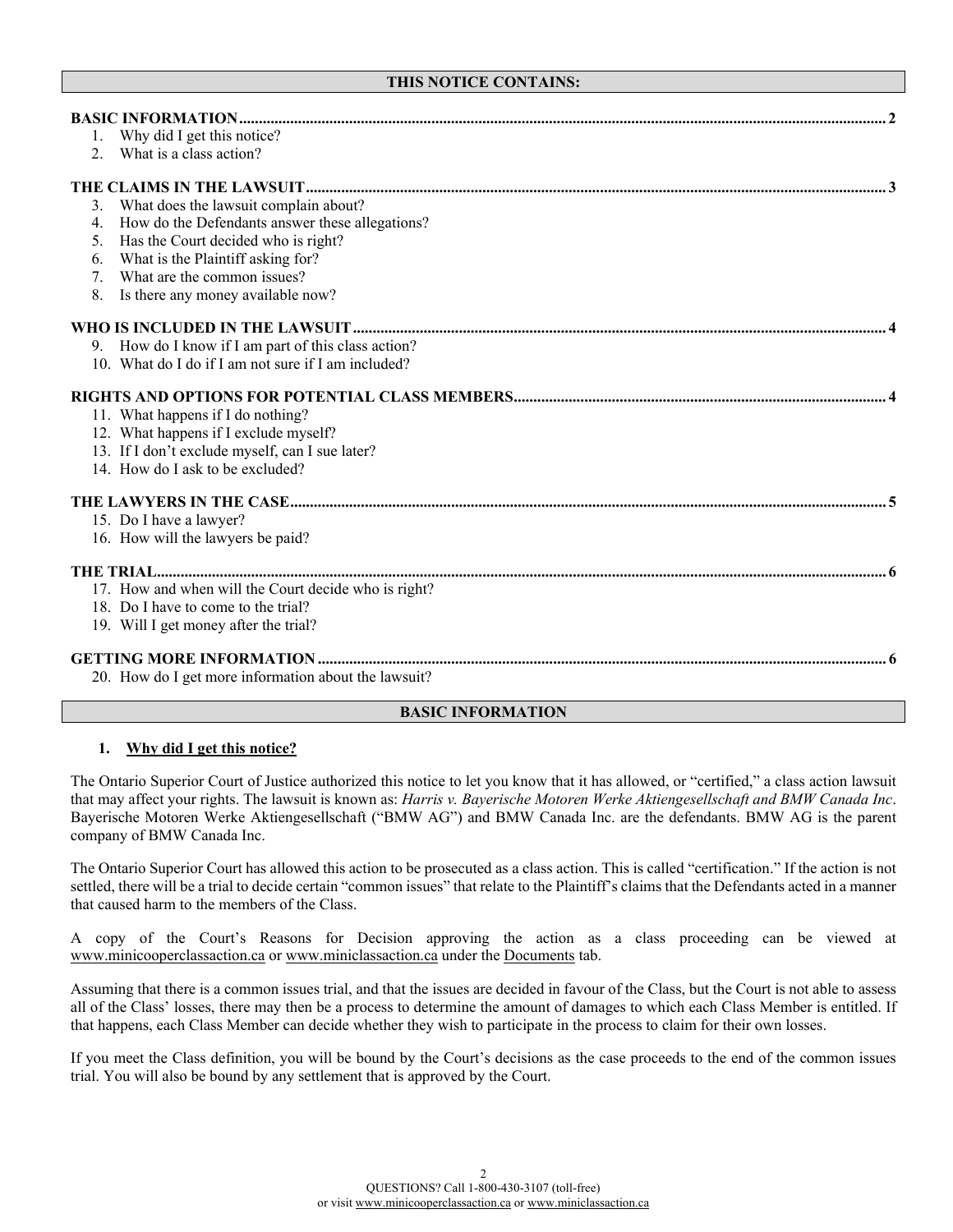# **2. What is a class action?**

In a class action, one or more people called "Representative Plaintiff(s)" (in this case, Peter Scott Harris) sue on behalf of people who have similar claims (in this case, the people who own(ed) or lease(d) the allegedly defective MINI Cooper vehicles). Together, all of these people are called a "Class" or "Class Members." The allegedly defective MINI Cooper vehicles are referred to as the "Class Cars." One court will resolve the issues that are the same for everyone affected (known as the "common issues") at a common issues trial. The Court's decision will bind everyone in the Class, except for those who exclude themselves from the class action.

# **THE CLAIMS IN THE LAWSUIT**

# **3. What does the lawsuit complain about?**

The Action alleges that the Defendants breached their duty of care owed to the Class through allegedly negligent design and manufacture of the Class Cars' power steering system, and that the Defendants breached their duty to warn about the alleged defects.

A copy of the Fresh as Amended Statement of Claim can be viewed on Class Counsel's website a[t www.miniclassaction.ca](http://www.miniclassaction.ca/) under the Documents tab.

# **4. How do the Defendants answer these allegations?**

The Defendants have denied that they are liable to the Class, and that they have breached any duty owed to the Class. They argue, among other things, that they were not negligent in any respect, the alleged defects in the power steering system in the Class Cars do not present any risk of harm to people or property, and they previously provided all owners and lessees of the Class Cars with an extended multi-year warranty for the power steering system in the Class Cars. A copy of the Fresh as Amended Statement of Defence can be viewed on Class Counsel's website at [www.miniclassaction.ca](http://www.miniclassaction.ca/) under the Documents tab.

# **5. Has the Court decided who is right?**

No decision about whether the Plaintiff or the Defendants are right has been made. This will be decided at the common issues trial. The trial will not take place for some time. Updates about the status of the action will be posted on Class Counsel's website [www.miniclassaction.ca.](http://www.miniclassaction.ca/)

# **6. What is the Plaintiff asking for?**

The Action seeks payment to the Class Members for the cost of repairs to the Class Cars that they have already paid out-of-pocket, or the cost to repair the alleged defects, if they have not already been repaired. It also seeks compensation for the Class for any property damage or personal injury that any Class Members have incurred which was caused by the allegedly defective power steering system, punitive damages, and interest.

The details of the specific claims are set out in the Fresh as Amended Statement of Claim (see link at #3, above).

# **7. What are the common issues?**

The Certification Order sets out all the common issues that have been certified by the Court. They are:

- a. Were the Class Cars designed and manufactured by Bayerische Motoren Werke Aktiengesellschaft (BMW AG) with one or more design or manufacturing defects that can cause the loss of power steering assist, engine component melting or smouldering, and/or a vehicle fire (a Defect)?
- b. If the answer to common issue A is yes, is any such Defect dangerous and/or does any such Defect render the Class Cars unfit for their intended purpose?
- c. If the answer to common issue B is yes, when did the Defendants know or ought they to have known of the dangerous Defect(s)?
- d. Did BMW AG owe a duty of care to the Class Members with respect to the design, manufacturing, and/or testing of the Class Cars?
- e. If so, did BMW AG breach the standard of care owed to Class Members in respect of the design, manufacturing, and/or testing of the Class Cars?
- f. Did BMW Canada, Inc. (BMW Canada) owe a duty of care to the Class Members with respect to the distribution of the Class Cars?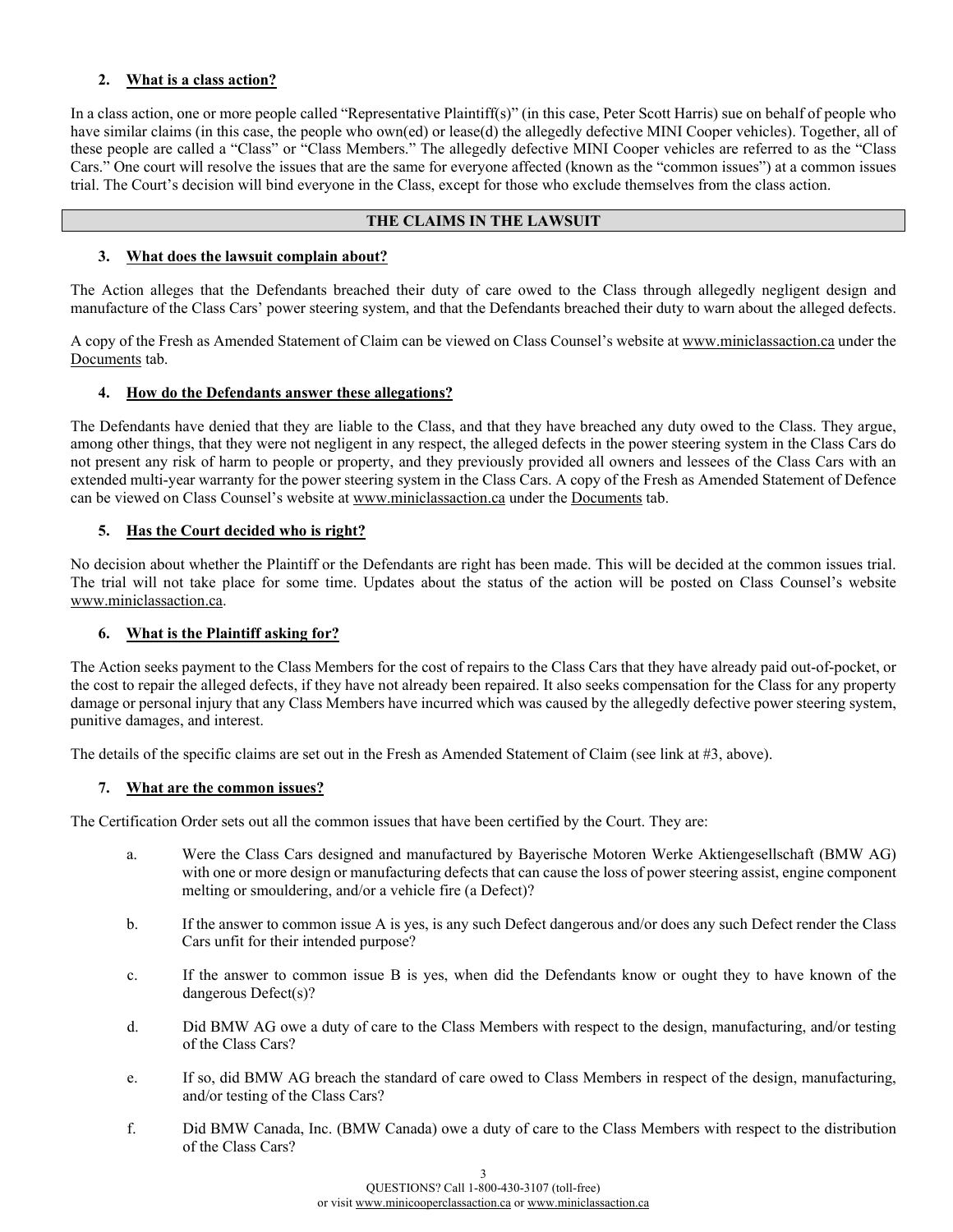- g. If so, did BMW Canada breach the standard of care owed to the Class Members by distributing the Class Cars containing a dangerous Defect?
- h. Did the Defendants, or either one thereof, owe a duty of care to (i) warn the Class Members of the dangerous Defect(s), and/or (ii) to recall and repair the Class Cars?
- i. If so, did either or both of the Defendants breach the relevant standard of care by (i) failing to warn the Class Members of the dangerous Defect(s), and/or (ii) failing to recall and repair the Class Cars?
- j. Can the Class Members assert a claim for pure economic loss, including the cost of repairs to the Class Cars, and diminution in value of the Class Cars?
- k. If the answer to common issue J is yes, what is the cost to repair the Defect(s)?
- l. Can the Class Members elect to waive the tort and seek disgorgement of the profits earned by the Defendants on the Class Cars? If so, what is the amount of such profit?
- m. Does the conduct of the Defendants, or either one thereof, warrant an award of punitive damages? If so, in what amount?

These are the issues that will be decided at the common issues trial. The certification order can be viewed on Class Counsel's website at [www.minicooperclassaction.ca](http://www.minicooperclassaction.ca/) or [www.miniclassaction.ca](http://www.miniclassaction.ca/) under the Documents tab.

## **8. Is there any money available now?**

No. There is no money available now because the Court has not yet decided whether the Defendants did anything wrong. There is no guarantee that the Action will be successful for the Class; however, if money becomes payable, you will be notified about how to ask for a share.

## **WHO IS INCLUDED IN THE LAWSUIT**

## **9. How do I know if I am part of this class action?**

You are a part of this class action if you are or were an owner or lessee of:

- i) a 2002, 2003, 2004, 2005, or 2006 model year MINI Cooper or MINI Cooper S; or
- ii) a 2005, 2006, 2007, or 2008 model year MINI Cooper Convertible or MINI Cooper S Convertible;

or if you are such a person's executor, successor or assign.

#### **10. What do I do if I am not sure if I am included?**

If you are still not sure whether you are included in the Class, you may call Waddell Phillips PC at 1-800-430-3107 or email [reception@waddellphillips.ca](mailto:reception@waddellphillips.ca) with questions. A confidential inquiry can also be made by completing the form at [https://waddellphillips.ca/class-actions/mini-cooper-power-steering-class-action/.](https://waddellphillips.ca/class-actions/mini-cooper-power-steering-class-action/)

## **RIGHTS AND OPTIONS FOR CLASS MEMBERS**

#### **11. What happens if I do nothing?**

If you do nothing, then you will automatically be included in the class action as a Class Member. You will be legally bound by all orders and judgments of the Court. This means that if a judgment is made by the Court, or if a settlement is reached between the parties, and the settlement is approved by the Court, you are bound by the result.

You will not be able to start or continue with a lawsuit against BMW about the same legal claims that are included in this Action. If the Class gets money or benefits from BMW as a result of a judgment or a settlement between the parties, you will be notified about how to ask for a share or what your options are at that time.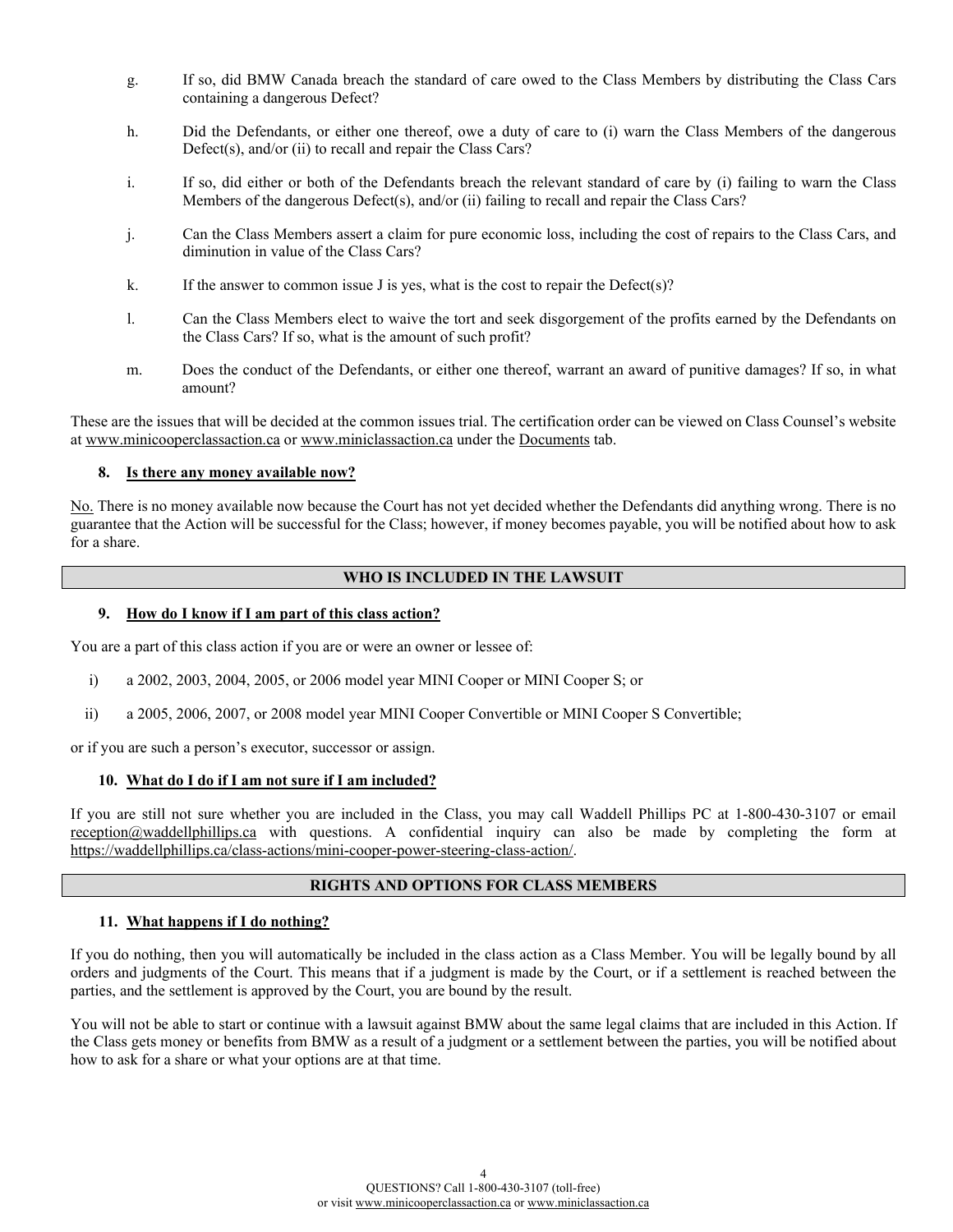# **12. What happens if I exclude myself?**

You can exclude yourself by a process known as "opting out." If you opt out, you will not be able to get any money or benefits from this Action if a judgment is granted or a settlement is reached. But, if you exclude yourself, you may sue BMW on your own. You will not be bound by anything that happens in this Action.

To exclude yourself (opt out) of the Action, follow the instructions at #14, below.

## **13. If I don't exclude myself, can I sue later?**

No. Unless you exclude yourself, you give up the right to sue BMW for the legal claims in this Action. You must opt out from this lawsuit if you want to start your own lawsuit about defects in the power steering system in the Class Cars.

The deadline to opt out/exclude yourself is **November 5, 2020**.

# **14. How do I ask to be excluded?**

To exclude yourself, you must send a completed, signed copy of the Opt-Out (Exclusion Request) Form to the Notice Administrator. The Opt-Out (Exclusion Request) Form is available for download a[t www.minicooperclassaction.ca](http://www.minicooperclassaction.ca/) o[r www.miniclassaction.ca](http://www.miniclassaction.ca/) under the Documents tab. You may also send a letter or email to the Notice Administrator, including your name, address, the year, make and model of your Mini Cooper, along with its VIN (if available), which clearly states that you are opting out of the *Harris v. BMW (Mini Cooper)* class action.

If you mail your Opt-Out (Exclusion Request) Form or letter, it must be postmarked by November 5, 2020. If you email your Opt-Out (Exclusion Request) Form or email message, it must be time-stamped as having been sent by November 5, 2020 at 5 p.m. PST.

Opt-Out (Exclusion Request) Form are to be sent to:

MINI Cooper Power Steering Class Action c/o RicePoint Administration Inc. P.O. Box 4454, Toronto Station A 25 The Esplanade Toronto, ON M5W 4B1 Email: minicooperclassaction@ricepoint.com

#### **Deadline for Opting Out:**

No Opt-Out (Exclusion Request) Form or requests to opt out will be accepted after 5 p.m. PST on November 5, 2020. If you have not excluded yourself from the action by that date and time, you will automatically be included in the Action as a Class Member, and you may not exclude yourself thereafter.

# **THE LAWYERS IN THIS CASE**

# **15. Do I have a lawyer?**

Class Counsel are two law firms: Waddell Phillips Professional Corporation of Toronto, Ontario; and Podrebarac Barristers Professional Corporation of Toronto, Ontario. Class Counsel are the Plaintiff's lawyers, and are prosecuting the action for the benefit of the Class as a whole. Class Counsel are experienced in handling similar cases.

More information about Waddell Phillips Professional Corporation, their practices, and their lawyers' experience is available at [www.waddellphillips.ca.](http://www.waddellphillips.ca/)

More information about Podrebarac Barristers Professional Corporation, their practices, and their lawyers' experience is available at [www.podrebaracbarristers.com.](http://www.podrebaracbarristers.com/)

#### **16. How will the lawyers be paid?**

Class Counsel have been retained by the Plaintiff on a contingency fee basis. If Class Counsel gets money for the Class, they will ask the Court to approve payment of their fees and expenses from the amount to be paid to the Class. The fee request will not exceed 25% of the money recovered. If the Court grants their request, the fees and expenses will either be deducted from any money obtained for the Class or paid separately by the Defendants. You will not have to pay any of these fees and expenses personally out-of-pocket. Class Counsel do not get paid any fees until and unless the Court approves the amount to be paid.